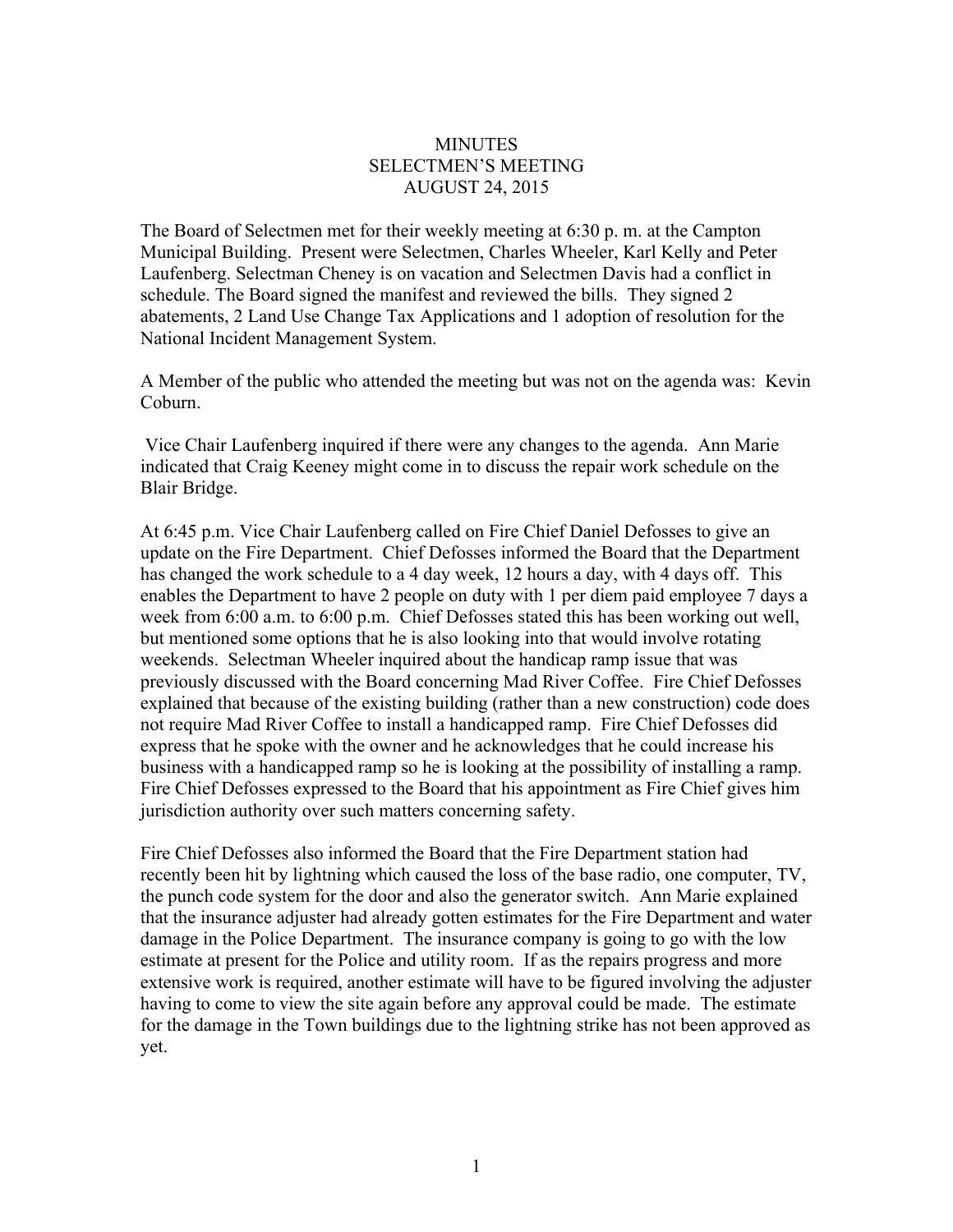Vice Chair Laufenberg inquired about future equipment purchases and Fire Chief Defosses distributed to the Board a revised plan for the purchase of one rescue vehicle this year, and the ambulance being postponed until 2017. There is also discussion regarding a ladder truck that monies will be allocated to be set aside for. Fire Chief Defosses stated that this was the suggestion of Thornton Selectman Sabourn. Discussion ensued on the necessity of the ladder truck and the Campton Board felt the ladder truck was unnecessary.

Fire Chief Defosses informed the Board that he is the appointed liaison for the 911 number in town and Ann Marie is his backup. Vice Chair Laufenberg signed the appointment for Chief Defosses and Ann Marie. Chief Defosses informed the Board that a new appointment will have to be made for Ann Marie upon her retirement. Vice Chair Laufenberg inquired if the Board had any further questions. The Board had no further questions and the members then thanked Fire Chief Defosses for coming to present his update.

Vice Chair Laufenberg then called on Craig Keeney who informed the Board that Mr. Graton would not be able to schedule the repair work on the bridge until after September 17, 2015; however, Tim felt the bridge would not have to be closed down for their repair work. Craig stated that Mort Donohue, who will be installing the lighting, can do the installation anytime and Craig suggested that the Highway Department could assist with traffic (as they have in the past) on the bridge so the bridge would not have to be closed for the lighting installation either. The Board agreed to schedule the lighting installation as soon as possible, (with assistance from the Highway Department) and Mr. Graton could be scheduled at a later date. Craig will contact Butch Bain, Road Agent, to assist with traffic control during the lighting installation.

Vice Chair Laufenberg then proceeded with discussion on additional roads for paving. Ann Marie distributed the revision proposal from GMI Asphalt Paving Specialists for the Board to review. The revised proposal provides increased footage of paving on Bog Road, Donovan Farm Road and added a portion of Eastern Corners Road to be included and reduced the length of paving on Depot Street. The total revised proposal is in the amount of \$196,325.50. Ann Marie explained that the Road Agent was unable to be present this evening as he had reservations previously scheduled for vacation; however, he informed Ann Marie that he would be able to adjust his budget to accommodate the \$1,325.50 overage for the paving project. Vice Chair Laufenberg called on Kevin Coburn who was present at the meeting and he expressed his experience with shimming versus grinding and paving and cost effectiveness. Mr. Coburn also expressed his concern of proportioning gravel/paving funds as he expressed Campton's proportioning seems to be off. He went on to explain how gravel is lost on the dirt roads through time by traffic, dust, grading and erosion and the amount of gravel lost has to be replaced because the excess from ditches will not create a sufficient amount; however, Mr. Coburn did express that he felt the Town got a good price on paving. On another matter, Mr. Coburn mentioned that he wanted to clarify to the Board that he was not satisfied with brush cutting on Eastern Corners Road. He pointed out that the Minutes of the Selectmen's Meeting of July 13, 2015 indicate that he was satisfied. Vice Chair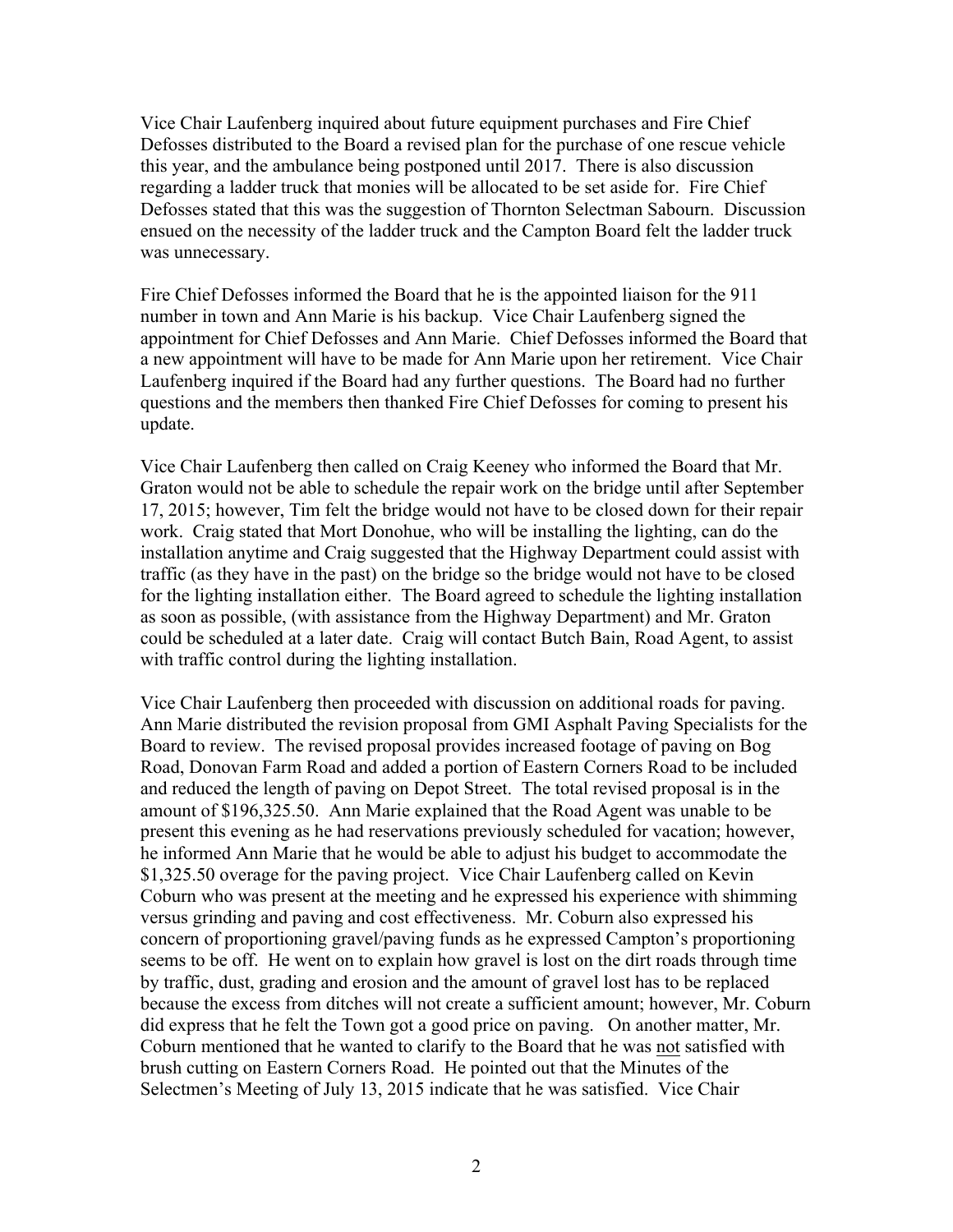Laufenberg suggested that the Board take the issues of proportioning into consideration at budget time. Selectman Kelley did mention that the Board has discussed shimming vs. paving previously. Selectman Wheeler is in favor of the revised paving proposal, but he suggested that the overage for paving not be taken out of the gravel portion of the Highway Budget. Mr. Coburn then thanked the Board members for their time and excused himself from the meeting.

Vice Chair Laufenberg then called on Craig Keeney who mentioned that Partridge Knoll Road is in bad shape. Mr. Keeney also mentioned some highway cones which were left behind on a job site and not picked up. A homeowner had actually moved it and stored it on the side of his garage. In light of the fact that the dirt roads need gravel replacement, he expressed that he took it upon himself to acquire gravel costs for furnishing gravel, placing and compacting with various depths. He also received options on costs for just purchasing product and the Highway Department performing the work. Mr. Keeney distributed this information to the Board. Mr. Keeney further inquired if the Town could do at least one mile of gravel this year. The Board agreed that there is not enough money in the budget at this time for this project since over \$24,000.00 has presently been expended from the gravel budget this year. Again, Vice Chair Laufenberg confirmed that proportions for gravel/paving should be reviewed at budget time and thanked Mr. Keeney for his research.

Vice Chair Laufenberg continued discussion on the revised paving proposal and then called for a Motion to accept the revised proposal of GMI Asphalt Paving Specialists in the amount of \$196,325.50. Selectman Wheeler made the Motion, the Motion was seconded by Selectman Kelly and with a roll call vote: Selectman Wheeler – aye, Selectman Kelly – aye, and Selectman Laufenberg – aye, the revised proposal was unanimously approved for GMI Asphalt Paving Specialists to do the paving project under the revised proposal in the amount of \$196,325.50.

Vice Chair Laufenberg then called on Craig Keeney who inquired about his request made to the Board regarding a scheduled plan each month created by the Road Agent defining work planned to be performed, how long it will take and when it will be completed. In addition, Mr. Keeney suggested that an equipment log be maintained. The Board agreed the requests are reasonable, and as explained to Mr. Keeney previously, the Board will take the requests under advisement and explained that Butch Bain is presently on vacation.

Vice Chair Laufenberg continued the meeting by calling on Ann Marie to review the budget and revised revenues for MS-4. Ann Marie distributed to the Board the 2015 Budget through August 17, 2015, the spreadsheet regarding tracking estimate revenue from MS-4 that she prepared (as requested by the DRA for use in preparing the MS-1) and the cash balance spreadsheet through June 30, 2015 which the bookkeeper prepared. Ann Marie went over the budget figures and explained the few overages and she acknowledged the budget is in good shape. The remaining documents the Board would review at their leisure.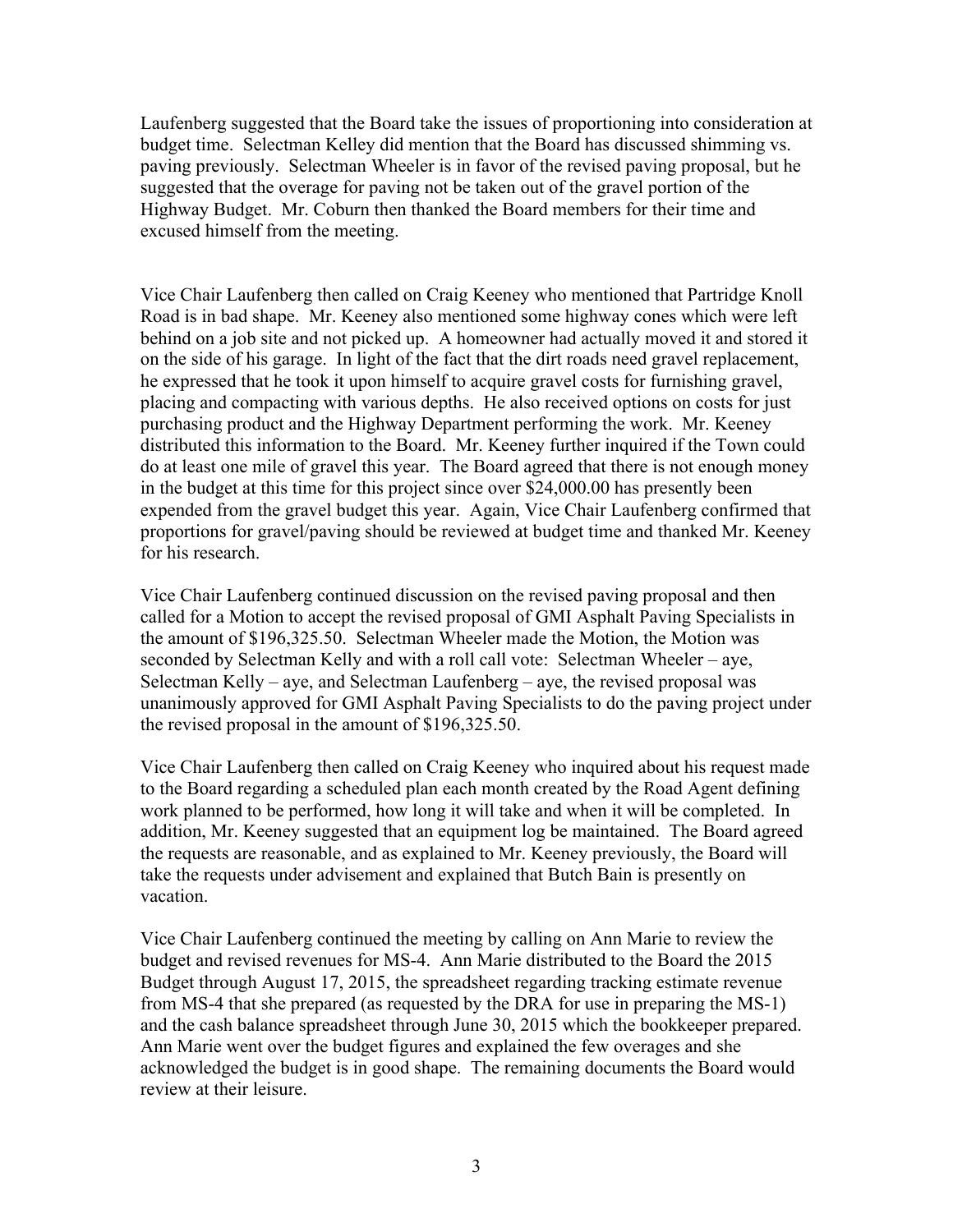Vice Chair Laufenberg then called for a Motion to approve the Minutes of August 10, 2015. Selectman Wheeler made a Motion to approve the Minutes as presented. The Motion was seconded by Selectman Kelly and with a roll call vote, the Minutes were unanimously approved as presented.

Vice Chair Laufenberg called on Ann Marie to review correspondence. Ann Marie distributed to the Board a packet from Eversource regarding the decision that the Northern Pass electrical lines will be buried from Bethlehem to Ashland. There was also a notice of Public Information Sessions to be held and the closet location to Campton is going to be held Tuesday, September 8, 2015 at Mountain Club on Loon Resort & Spa, 90 Loon Mountain Rd., Lincoln, NH. The schedule for the session commences as an Open House at 5:00 p.m. with a Project Overview (6:00 p.m. to 6:30 p.m.), Questions & Answers (6:30 p.m. to 7:30 p.m.) and ending with Public Comments beginning at 7:30 p.m. to 10:30 p.m.

An email was received from Laurie Vachon of Lakes Region Community Services regarding a grant project for the Town of Campton through Community Engagement Initiative (CEI) which is designed for communities to identify and address barriers experienced by people with disabilities to accessing local health care and recreational opportunities. Ms. Vachon is requesting the possibility of utilizing the Community Room on October 5 and 6 from 5:00 p.m. to 8:00 p.m. for approximately 20 people. The Board concurred to allow the use of the Community Room for the CEI project meetings.

A notice was received from the NH Municipal Association of a workshop "A Hard Road to Travel" to be held at the Department of Motor Vehicles auditorium, 23 Hazen Drive, Concord on September 11, 2015, from 8:30 a.m. to 12:00 p.m. The cost of the workshop is \$90.00, including the 2015 edition of "Hard Road to Travel". Selectman Kelly expressed interest in the workshop and Ann Marie will provide him with the information.

The State of NH DOT sent notification of the estimated State Highway Block Grant Aid that will be available to the Town for the State Fiscal Year 2016 in the amount of \$127,332.09.

A letter was received from Nancy Mardin, President of the Campton Historical Society, (CHS) requesting release of the civil war sword to Robert Mardin, Librarian Campton Historical Society. Mrs. Mardin also stated in her letter that the CHS is having a wooden shadow box built to display the sword. Mrs. Mardin also thanked the Selectmen for their assistance in helping to resolve this issue.

Ann Marie informed the Board that Mike Aronson, Waterville Selectman, who was scheduled on the agenda previously regarding recycling apologized for missing the scheduled Selectmen's Meeting. Ann Marie informed the Board that, as yet, no future date has been scheduled to meet with the Board.